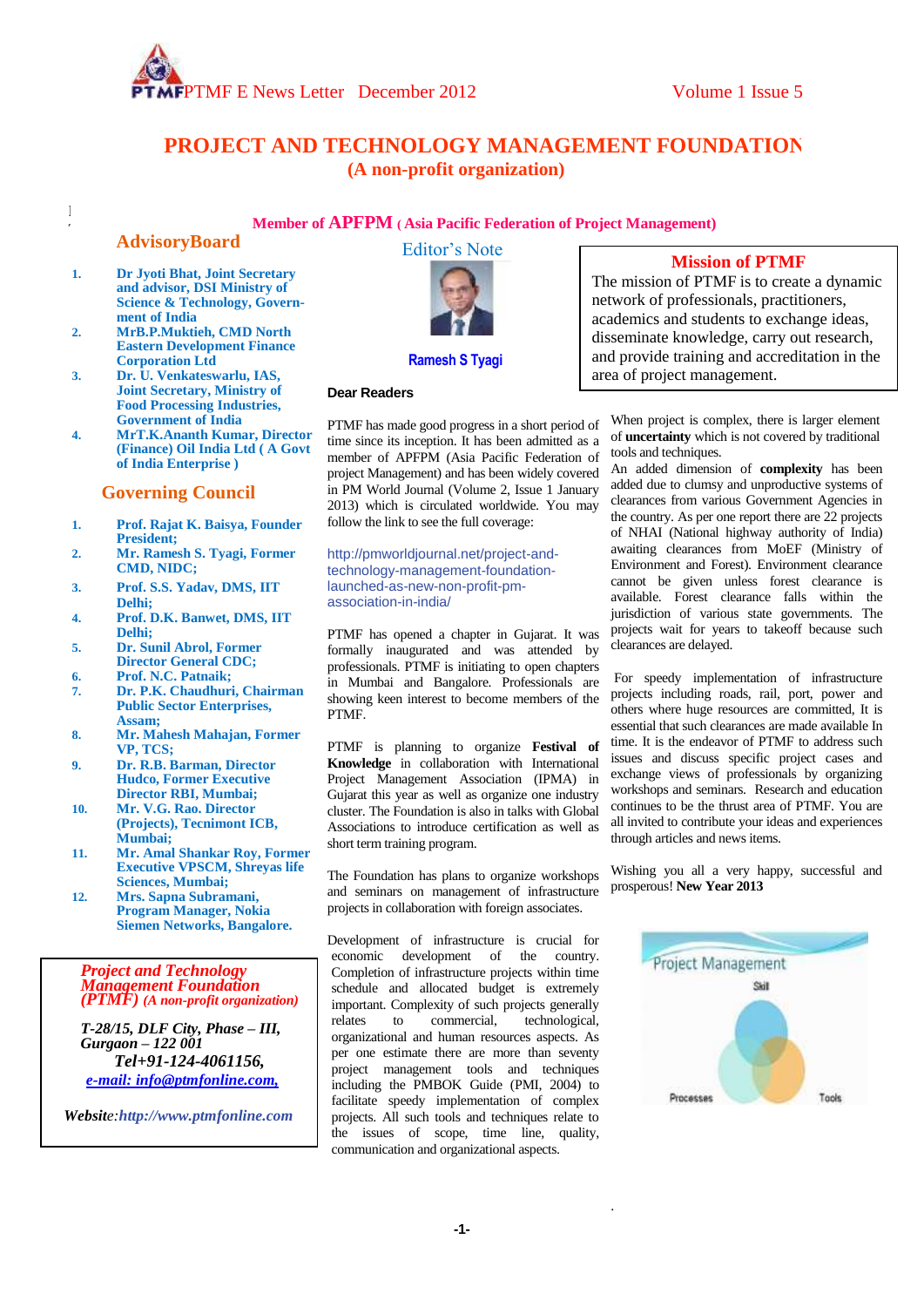# PTMF E News Letter December 2012 Volume 1 Issue 5











# **Project Perspectives**

Management of large and complex infrastructure projects is critical to national growth. Major component of Government budget and National resources are deployed for construction of Roads and Highways, Airports, Ports, Setting up Power, Oil and Gas projects, Telecommunication and Railways Networks etc. Timely and efficient implementation of these projects is a major challenge for Indian economic development and productivity of the organizations involved in implementation of these projects. There are social and environmental impacts which require critical analysis and review..

However, the projects are delayed resulting in cost and time over run.

Two examples are quoted below where the projects have not even taken off due to delays in environmental and forest clearances and land acquisition:

#### **Shivpur-Dewas (Four lane high way project)**

| <b>Project Developer</b>   | <b>GVK Power &amp;</b> |
|----------------------------|------------------------|
|                            | <b>Infrastructure</b>  |
| cost of project            | IR 3000 crores         |
|                            | $(US $ 60$ million)    |
| <b>Proposed start date</b> | August 2011;           |
| <b>Present</b> status      | Not started            |
| <b>Reasons for delay</b>   | Awaiting clearance     |
|                            | from MoEF              |

#### **Project Kishangarh-Udaipur-Ahemdabad (Six lane highway)**

| <b>Project Developer</b>   | <b>GMR</b> Infrastructure             |
|----------------------------|---------------------------------------|
| cost of project            | INR7,700 crores (us<br>\$154 million) |
| <b>Proposed start date</b> | <b>Sept 2011</b>                      |
| <b>Present status</b>      | <b>Not started</b>                    |
| <b>Reasons for delay</b>   | clearance<br>Awaiting                 |
|                            | from MoEF                             |

# **Complex Projects**

Projects are generally described as complex undertakings and networks of several independent business entities.

Broadly, there are three main objectives of any project: successful project management, safe and environmental friendly approach, risk assessment and mitigation.

Project management mainly covers time, cost, scope and quality. Safety and environmental issues are critical and should be addressed effectively.

### **Risk Assessment Model**

**Risks** are those factors which will affect the realization of project's objectives. There are risks involved in complex projects due to tight time schedule, high technical and functional standards, unique project organization structure and dependency on large number of suppliers and construction agencies. There is uncertainty in technology development, and fiscal and regulatory policies. Projects rely upon a number of resources. .The key resource is **people**. As the scale and complexity of a project increases, so does the pressure on the knowledge, skills

# Boeing 787 Dreamliner-a complex Project

and experience of its human resources.

Boeing 787 is designed as an all composite plane that provides leapfrog technology reducing **fuel consumption by 20 percent.** Boeing received orders for 800 planes worth \$175 billion. It decided to rely on **a web of suppliers around the world to design and supply 65 percent of the plane components**. That saved money for Boeing but gave less control over the complex system of suppliers. The aircraft suffered seven manufacturing delays from 2007 to 2011.postponing its launch due to delay in supplies of plane parts including some bolts. On January 16, 2013 all 50 planes which

were flying all over the world were grounded due to technical snags.

It appears A 350 aircraft expected to be delivered by mid-2013 may use more traditional electric systems rather than those used in Boeing 787.

Chief Executive of Boeing said

"Executing that programme (Boenig 787 Dreamliner) is our biggest opportunity and our biggest risk if we don't do it well." (As reported in Bloomberg business week 28  $\text{Ian } 2013$ 

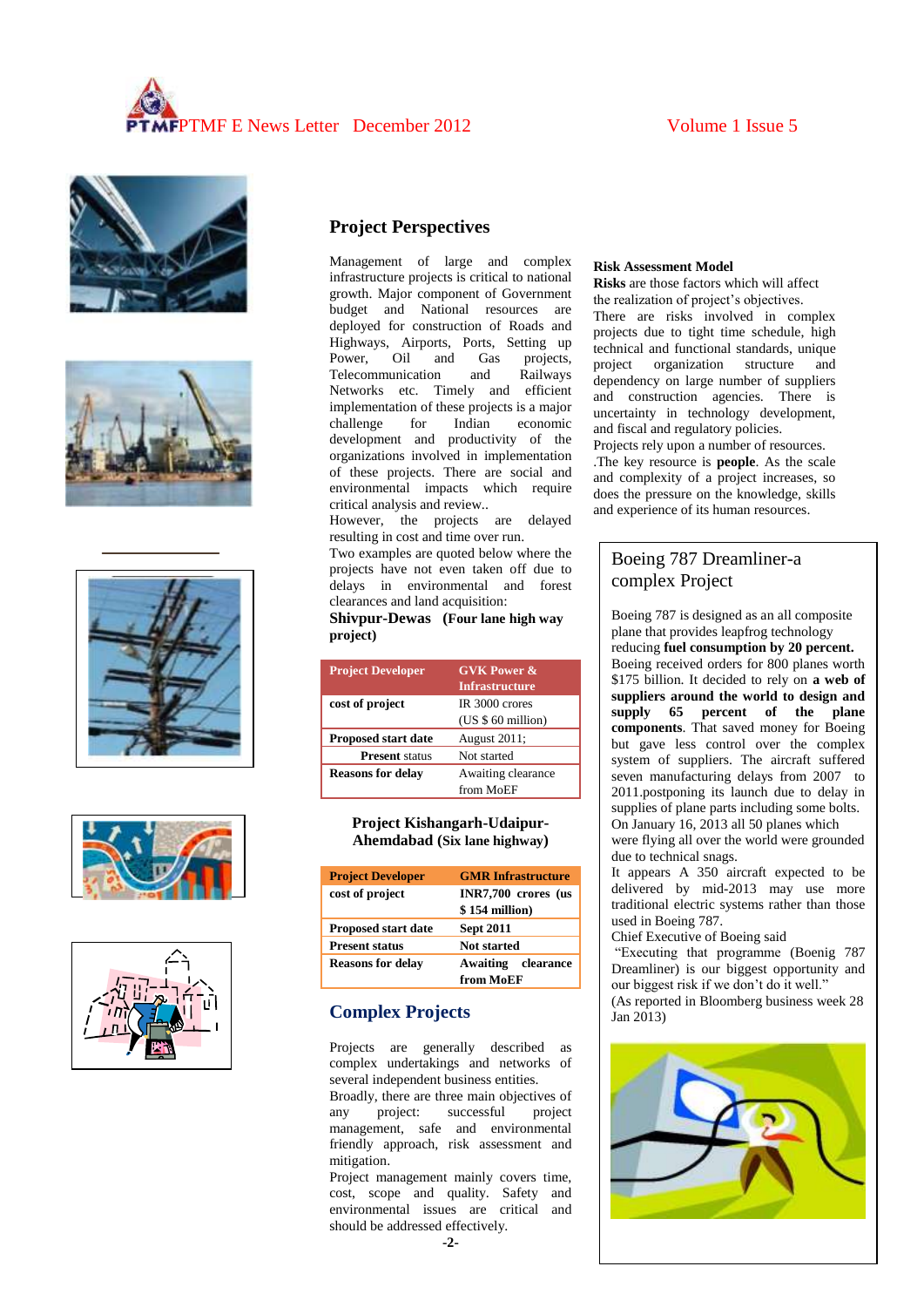

# MEMBERSHIP FORUM MAIN ACTIVITIES OF PTMF



**Mr G.K Jain**

Life Members

**Mr G.K Jain**- Founder Chairperson of Gujarat Chapter –Chartered Engineer & Management Consultant;

**Mr Som Derashri**- Chairman – MD of SyGuru Innovators Pvt Ltd and Academy of Conservation of Energy;

**Dr M.K Jain** - MD of an Import Export Firm engaged in Textile raw materials

**Mr Naresh Gandhi**- MD of Hapman Systems Pvt Ltd ( a unit of Asia Pacific - USA);

**Mr Falit Goel -** Director- Ablaze Glass Works Pvt Ltd – Treasurer;

**Mr Mitu Goel**- Partner Goel Impex;

**Mr Amar Petiwale** Sr General Manager - Reliance Industries Lt;

**Mr Kamal Kamal Goel** - MD Goel Process Systems Pvt Ltd;

### Individual Members

**Mr R.C Sood-** General Secretary-Executive Director ( Retd) Gujarat Alkalies and Chemicals Ltd;

**Mr Suresh Bantawala**- Executive Director ( Retd) Gujarat Narmada Valley Fertiliser Company Ltd

# **Delhi**

#### Life Member

**Mr Shourya Jain**- Coordinating Engineer - M/sGarga & Associates, Delhi.

## Membership Categories

#### **Fellow Members**

Eminent professionals in the field of project management will be awarded fellowship by the Foundation.

#### **Corporate Members**

Corporate bodies in the public and private sector will be inducted as members of the foundation. The corporate members will be categorized as large, medium and small depending on the size and turnover of the organization.

#### **Institutional Members**

Institutions dealing in education or application of project management such as business schools, NGOs, institutions dealing with development programs etc. will be inducted as institutional member

#### **Individual Member**:

This category of membership is open to those who have been engaged in project management practice either as an individual or an employee of an organization for at least three years, or as faculty for at least one year in a Business School/Engineering college recognized by the All India Council for Technical Education (AICTE).He/she should be over 25 years of age and possess suitable educational qualifications.

#### **Associate Member**

Those who are over 21 years of age and a research associate of a management institute/ engineering college will be admitted as associate member.

### **New Members Research and Development**



**Case Studies**



#### **Training and Accreditation**



#### **Networking**

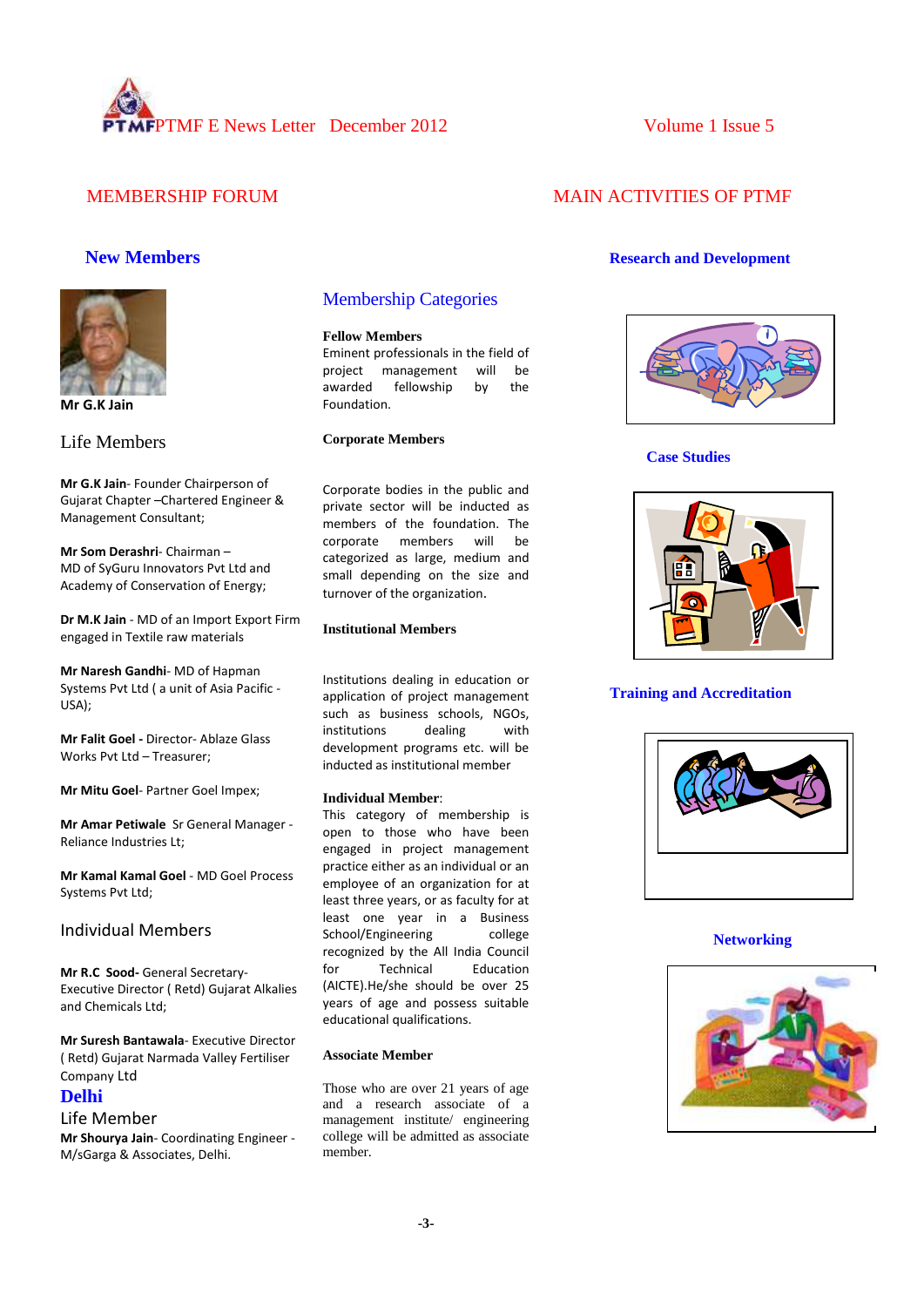

# PTMF Gujarat Chapter inaugurated at Sayaji Hotel Baroda



**Mr Jain** introduced the members present and briefly explained the purpose of initiating the Chapter of PTMF in Gujarat. He mentioned that they will endeavor to increase the membership of the chapter but have expectations from the centre for full support to the chapter









Inaugural address of Prof Baisya (Founder President)

#### Dear Friends,

It gives me great pleasure to be here with all of you this afternoon on this auspicious and historic occasion of inaugurating the first chapter of Project & Technology Management Foundation. The formation of Gujarat Chapter has become a reality because of untiring effort of Mr G.K. Jain, Mr M. K Jain and other colleagues present here. I would like to take this opportunity to thank Mr G.K. Jain for rendering support to PTMF.

We believe that entire business functions can be managed in terms of multiple projects. I used to run a column in the newsletter of International Project Management Association (IPMA) by name "Managing Business By Projects". Managing a successful business starts with managing a successful project in the first place. Our government functions through five years plan period which constitutes many projects including social welfare, heath, infrastructure, education, housing projects etc. According to the planning commission report as well the report of the ministry<br>of Statistics and Program of Statistics and Program Implementation, Govt of India, most of the project run behind schedule and incur expenditure far in excess of the budget. If time line extended the cost also escalates. Efficient Project management is therefore, the key to nation building. Unfortunately project management education has not got that much of importance in our academic curriculum. Not many institutions have this specialization although construction management, highway engineering etc being taught in some leading institutions like IITs. But those programs also lack in management focus. Whereas in Europe, America, China etc project management, program management and portfolio management are getting increasing importance and this is a vast subject which is interdisciplinary in nature. We have miniscule numbers of certified project managers in India whereas in other countries their numbers are very high. For example, China is said to have over 50k certified project managers and in India we have around 1000 and that too are not from global certification<br>agencies. Globally there are two agencies. Globally there are two<br>institution PMI an US based PMI an US based organization) and IPMA ( an Europe based organization ) who provides certification program. And both are active in India now.We also have

PRINCE in UK who are now in India as well. We can align with these institutions and provide certification, provide training to get certification etc. We can also offer our own certification program after. For example, there normally four level of certification A, B, C, and D. Both PMI as well as IPMA are providing education and defining the project management standard. For PMI it is contained in PM- BOK and for IPMA it is ICB.

We have decided to cover Technology Management issues under the umbrella of PTMF. Many project fail for selection of wrong technology. Superior technology or sophisticated technology or next generation technology or high technology as we normally talk about are not always right for all project and therefore each project needs selection of technology appropriate for its success. We therefore, now talk about appropriate<br>technology. Because Project technology. Because Project management requires technology selection and absorption we decided to include both disciplines in the purview of our Foundation.

As you can see that there are vast scope and requirement for project management education, program and certification for our country. We have therefore, a big task ahead of us in organizing ourselves to deliver that objective. I am happy to inform you that we have now got membership of the Asia Pacific Federation of Project Management  $((APPM)$ ..

PTMF has been formed to conduct<br>research surveys, case studies. research, surveys, case workshops, training , certification, conferences, publication of journals, newsletter etc to serve the community at large including social sectors to make our project management do much better in terms of efficient utilization of our scarce resources. The editor of Harvard Business Review in one of her article said that Twenty First Century would be for Project management. In other countries you don't get job as Project leader or Project Manager or of Project Director if you are not a certified Project Manager. . If businesses have to succeed project has to be management efficiently. We have just made a beginning and we have a long way to go. Our future vision is to have an institute of our own providing project management education in the country. We have already aligned with some global institutions including 3L and NETLIPSE in addition to APFPM. We intend starting a journal soon, we have been talking to institutions to offer PM program and PTMF will teach that and our talk is in advanced stage with some of those institutions.

As you can see we have an ambitious program . But we cannot do it alone . We need resources and we need you. Collectively only we can deliver. I would like thank all of you to be a part of PTMF and I look forward to your involvement and participation. We should draw up detail calendar of events. My best wishes for all of you and your families for the New Year, Thank you.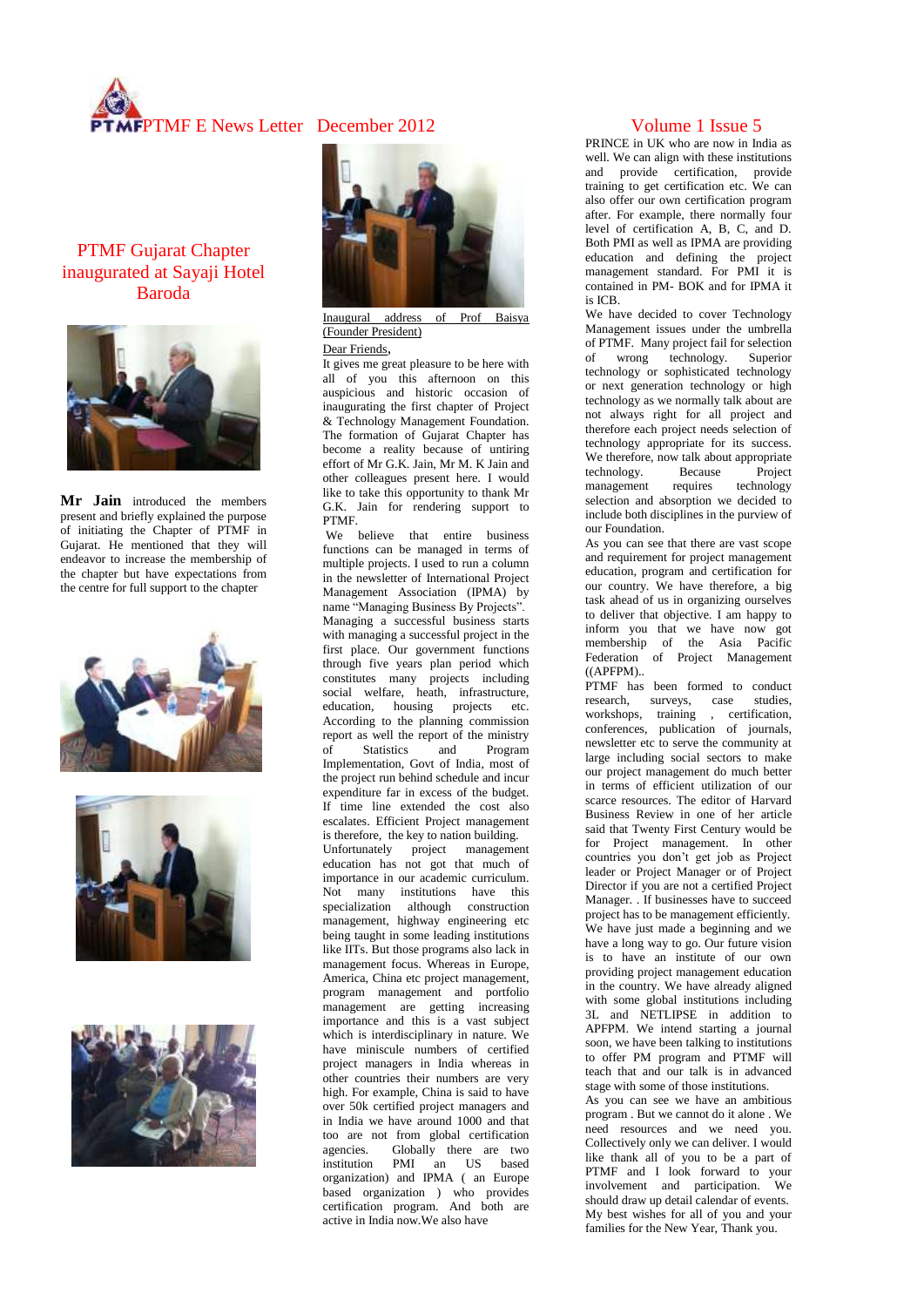-

# **PROJECT MANAGEMENT AND FUTURE CHALLENGES**



**Prof (Dr) Rajat K. Baisya Founder President – Project & Technology Management Foundation, India**

Globalization and Liberalization have changed rules of the game , the way businesses need to be managed today. Trade barriers disappeared integrating the geographical boundaries with free flow of goods, services and capital. Information and Communication Technology has further integrated societies and markets by making faster communication and information flow possible. Technology development cycle has reduced drastically which in turn reduced the product life cycle. Businesses are required to consider the whole world as their market. Even small companies will have to integrate their business globally.It is becoming increasingly difficult to keep the local niches if the global vision is missing. Internet has opened up new possibilities to do business. Traditional business models are gradually becoming irrelevant. New models of business are emerging. Organizations are even working from virtual locations and still remain connected 24X7 with customers, employees and partners. The familiar milepost are no longer able to guide the business decisions. Businesses are facing more uncertainties and challenges and more regulatory pressures. The businesses therefore, have to be more flexible in their approach and functioning now.

Organizations are becoming more lean and mean. Global managers taking care and servicing global customers and working in global business environment. People and talent now are moving freely from various parts of the world like goods and services. People have now been working fromhome and distant location as long as they stay connected and report the progress on the given assignment. This phenomenon has triggered emergence of virtual organizations connecting people in the organization from all over the world. There will be no permanency in the job. People will lose job if they are not adding value to the business and not remaining relevant to the organization. Only those who will perform will be able retain jobs. There will be numerous other opportunities for the people to work in many other sectors including social sector, not for profit and non-profit sectors. Those jobs will be also very remunerative and people will prefer to work for Social sectors and NGOs.

Only being big and having access to resources will not be enough reasons to survive in the business. Businesses will thus lose fortune in much shorter period of time. At the same time new players will come up from nowhere within a short period of time. The industrial landscape therefore, will be changing very fast with players who were earlier not existing will appear in the scene and because of closures of many established businesses. Government will be increasingly focusing only on regulations and controls and allowing the businesses to participate barring some key sectors like defense and internal security. There will be more outsourcing of jobs, functions and manufacturing allowing corporations to focus on their prime activities or whatever they do the best. Business will keep their core functions within and rest they will outsource. There will thus be tremendous growth of outsourcing agents and service sectors. Everything will be considered as service and even producing and selling a product will also be required to be viewed as the way to provide better service to the customers.

These were the results of globalization as we can see today. However, it can be pointed out here is that some of the experiments which got triggered by the forces of globalization have failed. Some examples of those failures are to fight the forces of globalization there were alignment of markets such as formation of European Union ( EU). The EU seems to be not getting its coveted position of collective strength for bargaining in global trade and commerce which was one of the basic objectives aimed at putting up a fight for show of strength against USA. World Trade Organization ( WTO ) seeking common rules, is stalled by the demands to accommodate the needs of the diverse nations. A counter intuitive theory of global governance is now emerging: global problems are best addressed with local solutions. This is what they call – think global but act local. The next decade could some way reverse some of the trends in the market unleashed by globalization. It is not going to be easy to forecast what new challenges will marketers face in the next decade. Also it will not be easy to visualize the market in the year 2025. Emergence of global organizations in the last decade has their own problems and complexities. Next decade might see some reversal of this trend.

E.F Schumacher's Small is Beautiful is a vision of a good society. Thomas Jefferson and our own Mahatma Gandhi in India had the same vision ( creation of village industries) also. World's population is expected to grow to 8 billion people by 2025. Also India's population is expected to overtake China's population by 2025. It is needless to say that there will be continued pressure on our energy, food and water resources as we head into 2025. Although US will remain powerful but its dominance will reduce to a large extent and USD also will lose its relevance. The void created by decline of America's influence will be filled by Brazil, India and China ( more particularly by

BRIC countries) and the Korean Peninsula and who knows by that time two Koreas can also merge into one. Corporate Social Responsibility ( CSR) is expected to be a very hot topic in 2025 as companies are expected to play much larger role in society from where they make their fortune. Human strength augmentation technologies both through mechanical and electronics system will supplement human physical capabilities by 2025 and will try to overcome many physical limitation of human being . Robotics thus possibly will make unmanned vehicle to start moving on the road. The bio-genetics will help fight disease and aging.